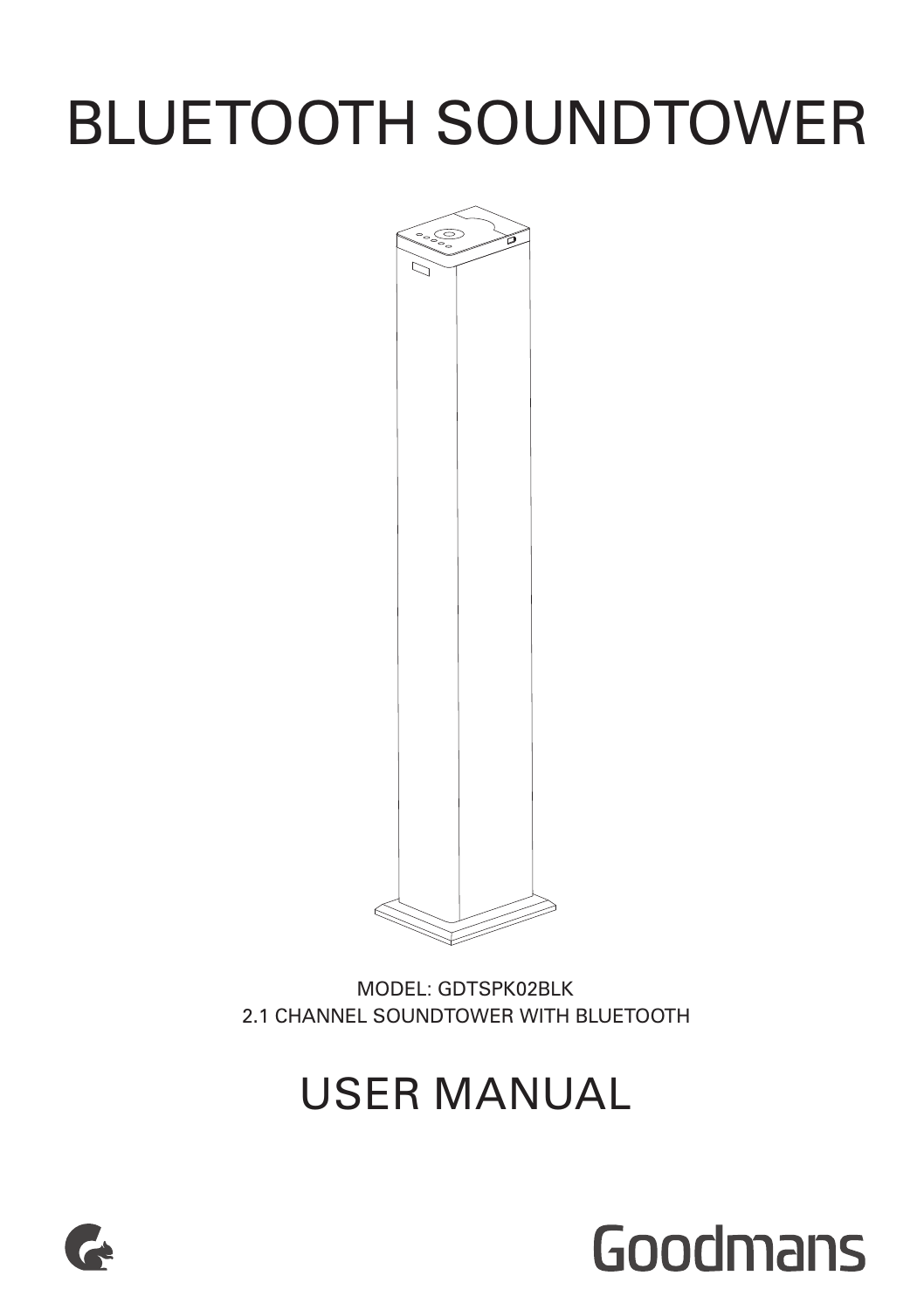## Content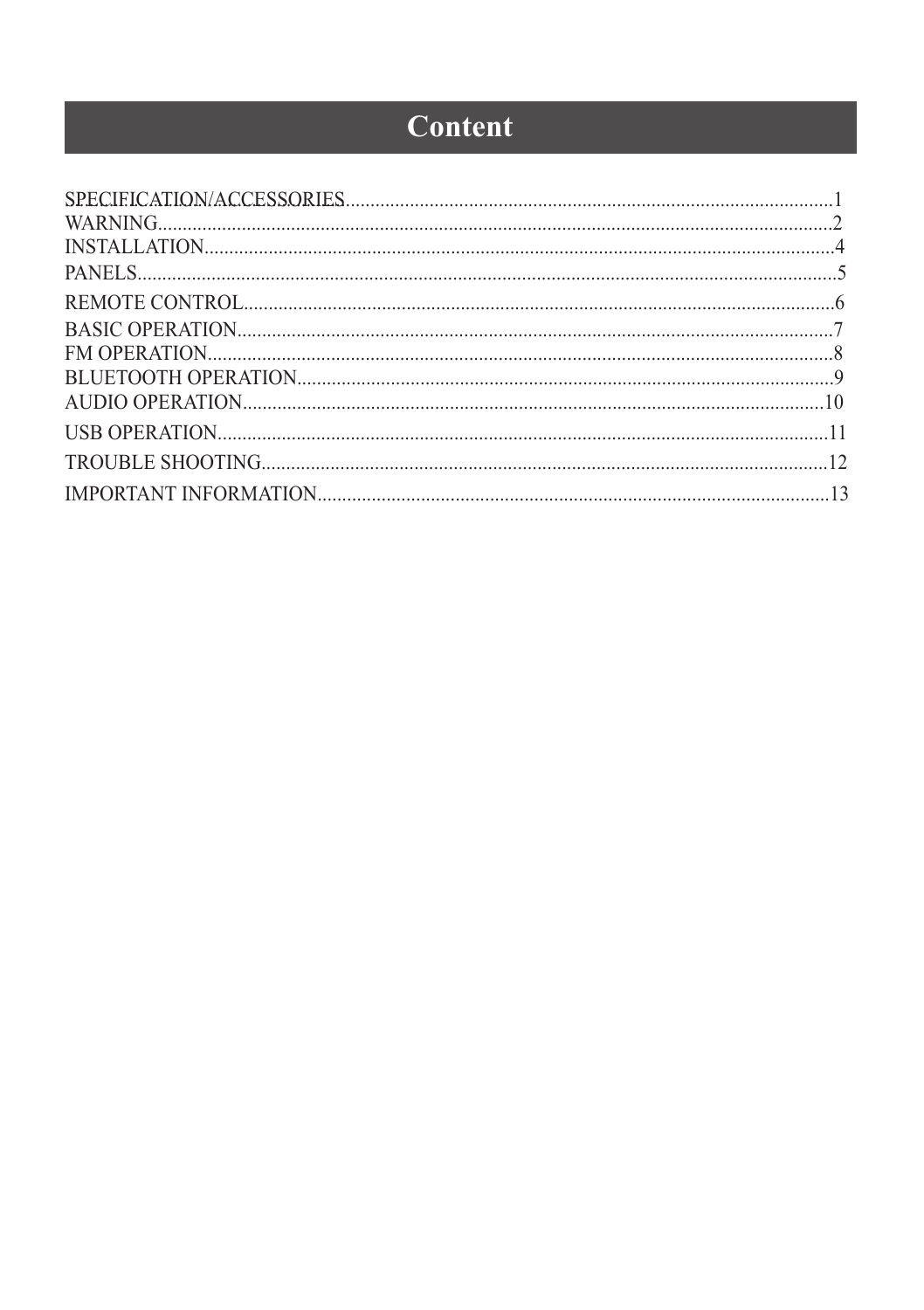## **Specification**

| Power supply                 | AC 220V-240V~50Hz                                                                |
|------------------------------|----------------------------------------------------------------------------------|
| Max. power consumption       | 60W                                                                              |
| Input joint                  | Aux in, USB                                                                      |
| Frequency                    | 87.5MHz-108.0MHz                                                                 |
| Audio output                 | 2x10W+25W RMS (10%THD)                                                           |
| Bluetooth effective distance | 10 meters in open air                                                            |
| Bluetooth edition            | $CSR 2.1 + EDR$                                                                  |
| Operating conditions         | Temperature: 5°C~35°C (Max.75%RH)<br>Installation : on a flat horizontal surface |

## **Accessories**









1\* Remote Control 1\* Audio cable 1\* User Manual

1\* Power Cable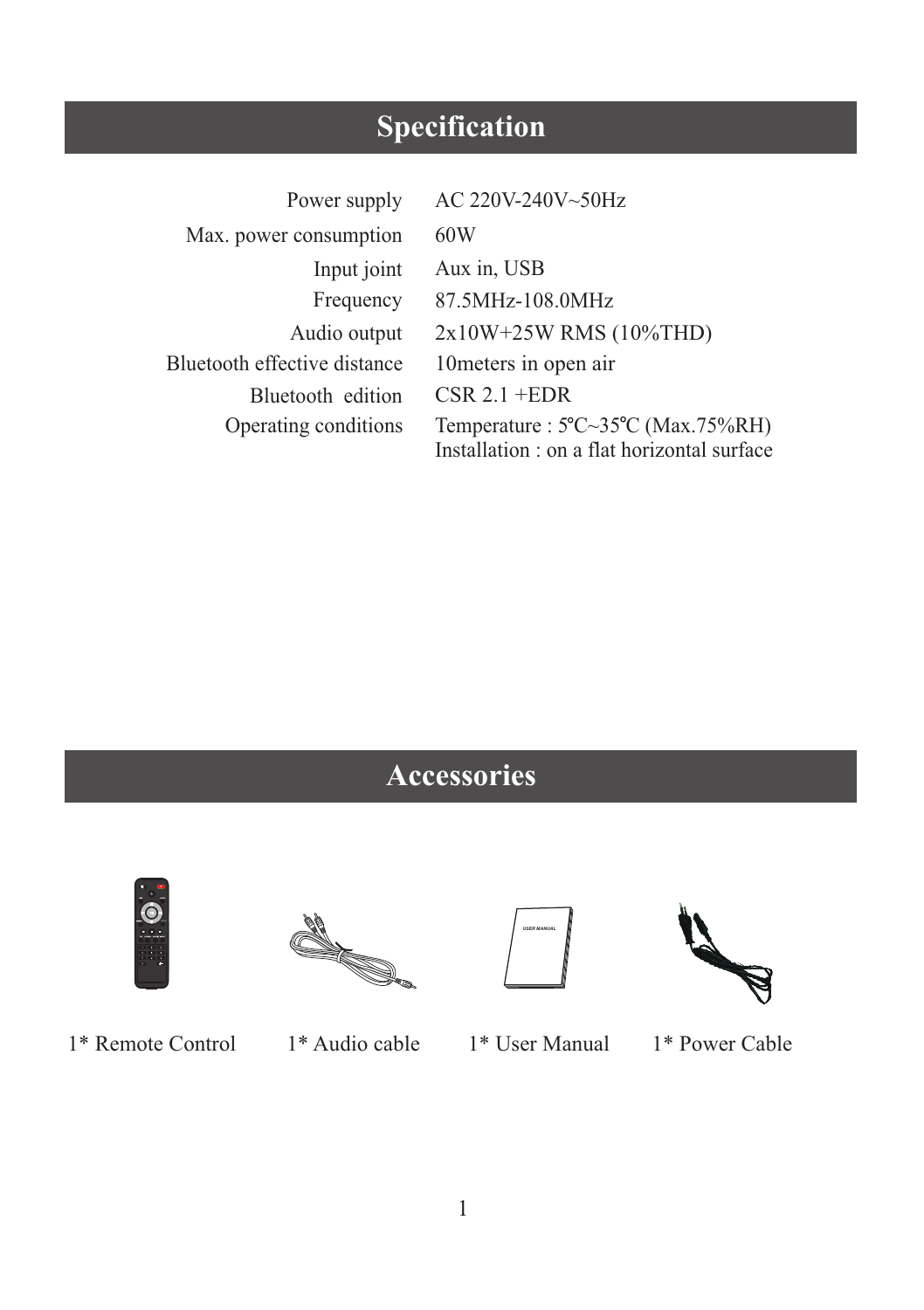## **Warning**

- 1. Read these Instructions All the safety and operating instructions should be read before this product is operated.
- 2. Keep these Instructions The safety and operating instructions should be retained for future reference.
- 3. Heed all Warnings All warnings on the appliance and in the operating instructions should be adhered to.
- 4. Follow all instructions All operating and use instructions should be followed.
- 5. Do not use this apparatus near water- The appliance should not be used near water or moisture for example, in a wet basement or near a swimming pool, and the like.
- 6. Clean only with a damp cloth.
- 7. Do not block any of the ventilation openings. Install in accordance with the manufacturer's instructions.
- 8. Do not install near any heat sources such as radiators, heat Registers, stoves, or other apparatus (including amplifiers)that produce heat.
- 9. Protect the power cord from being walked on or pinched particularly at plugs, convenience receptacles, and the point where they exit from the apparatus.
- 10. Only use attachments/accessories specified by the manufacturer.
- 11. Unplug the apparatus during lightning storms or when unused for long periods of time.
- been damaged in any way, such as power-supply cord or plug is damaged, liquid has been spilled or objects have fallen into the apparatus, the apparatus has been exposed to rain or moisture. 12. Refer all serving to qualified service personnel. Servicing is required when the apparatus has
- 13. Please keep the unit in a good ventilation environment.
- 14.These servicing instructions are for use by qualified service personnel only. To reduce the risk of electric shock, do not perform any servicing other than that contained in the operating instructions unless you are qualified to do so.
- 15. The **MAINS PLUG** is used as disconnect device, the disconnect device shall remain readily operable.
- 16. **This equipment is a Class II or double insulated electrical appliance**. It has been designed in such a way that it does not require a safety connection to electrical earth.
- 17.  $\mathbf{A}$   $\left[\text{non-odd}\right]$   $\mathbf{A}$  This lightning flash with arrowhead symbol within an equilateral triangle is intended to alert the user to the presence of non-insulatd dangerous voltage within the product's enclosure that may be of sufficient magnitude to constitute a risk of electric shock.
	- A Warning: To reduce the risk of electric shock, do not remove cover (or back) as there are no userserviceable parts inside. Refer servicing to qualified personnel.
	- A The exclamation point within an equilateral triangle is intended to alert the user to the presence of important operating and maintenance in the literature accompanying the appliance.
- 18. The batteries in remote control shall not be exposed or excessive heat such as sunshine, fire or the like.
- 19. The apparatus shall not be exposed to dripping or slashing and that no objects filled with liquids, such as vases, shall be placed on the apparatus.
- 20. To reduce the risk of fire or electric shock, do not expose this apparatus to rain or moisture.
- 21. The battery (battery of batteries or battery pack) shall not be exposed to excessive heat, sunshine or fire.
- 22. A warning that excessive sound pressure from earphones and headphones can cause hearing loss.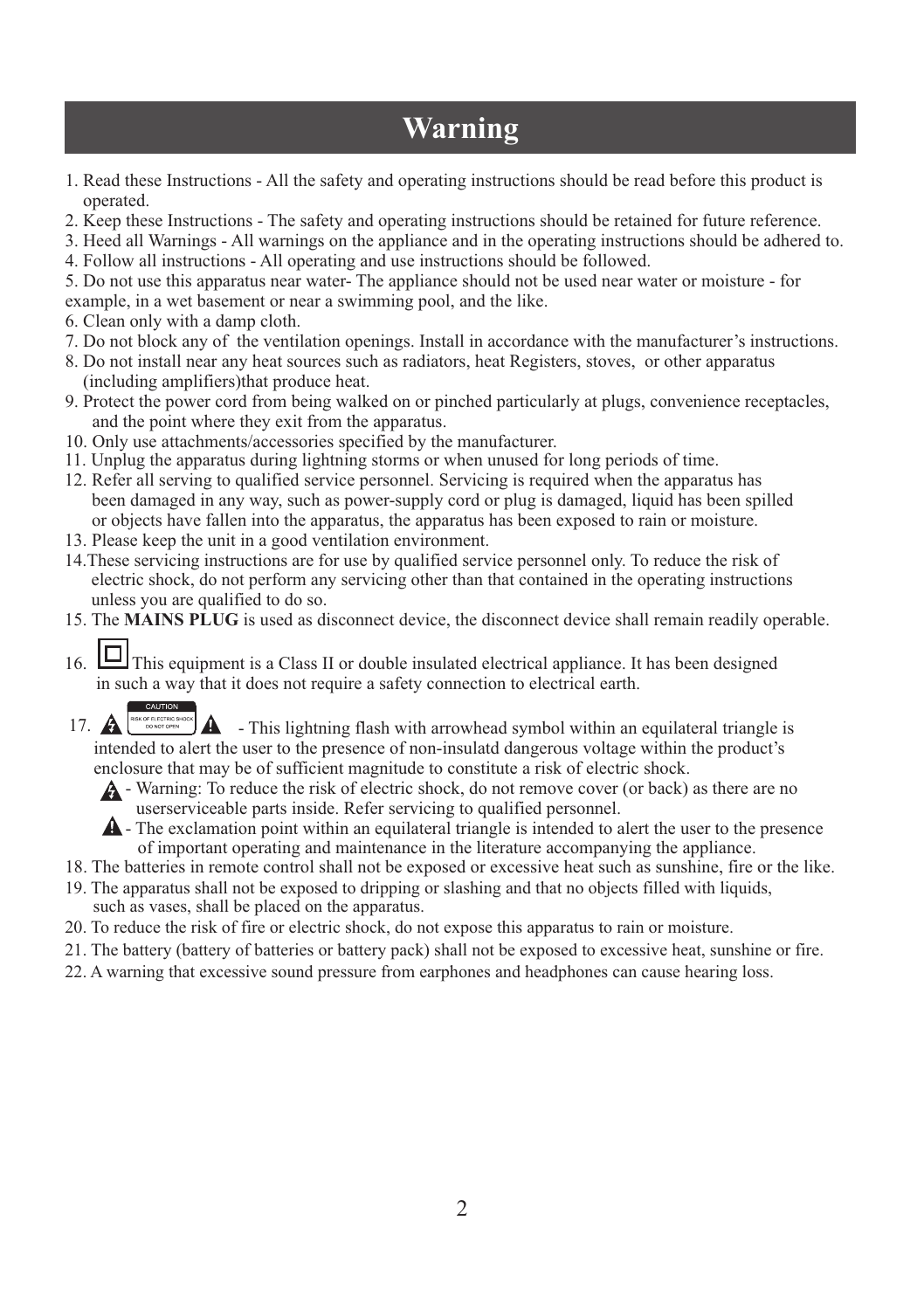## **Safety Instructions**

Please read and understand all the warnings provided below, as well as and those marked on the unit. This unit has been designed and manufactured to assure personal safety.



Only use power source that is specified in the User Manual or on the system.



Avoid placing the unit in direct or sunshine or near a heat source.



Do not bend or pull the power cable excessively, and do not apply pressure to it by standing on it.



Keep the unit and power plug away from water.



Never open the cover and avoid dropping anything into the unit, such as coins, hairpins and needles for example.



Unplug the unit from the main power outlet when you do not use it for a long time.

#### **ERP II (Energy related products note)**

This product complies with the European Commission on the Eco-design Directive and its implementing Regulations-Energy related products. 15 minutes (approx.) later without any input ( expect in FM mode), the system will automatically enter standby mode. Follow up the instruction manual to assume the function operation.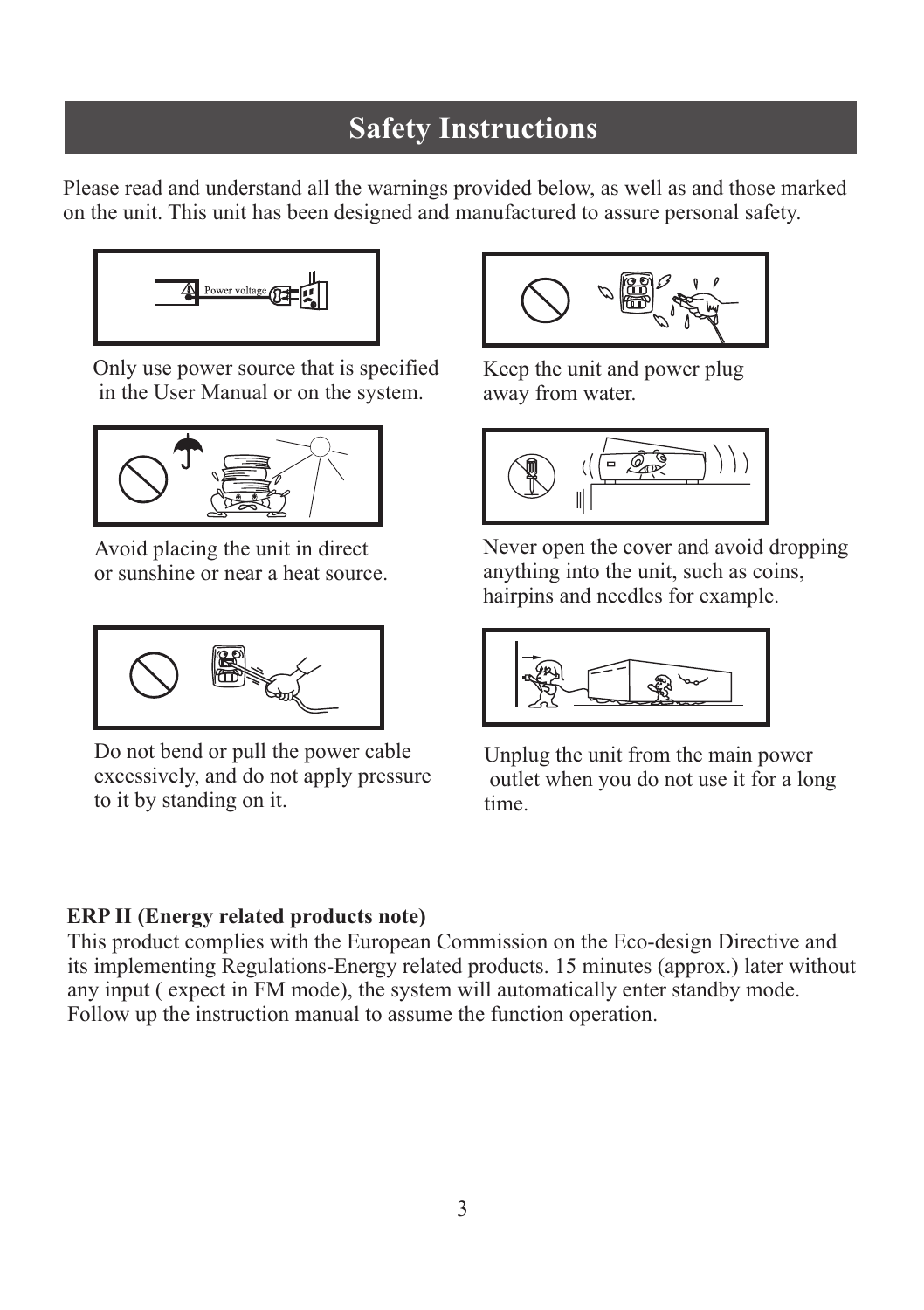## **Installation Instructions**

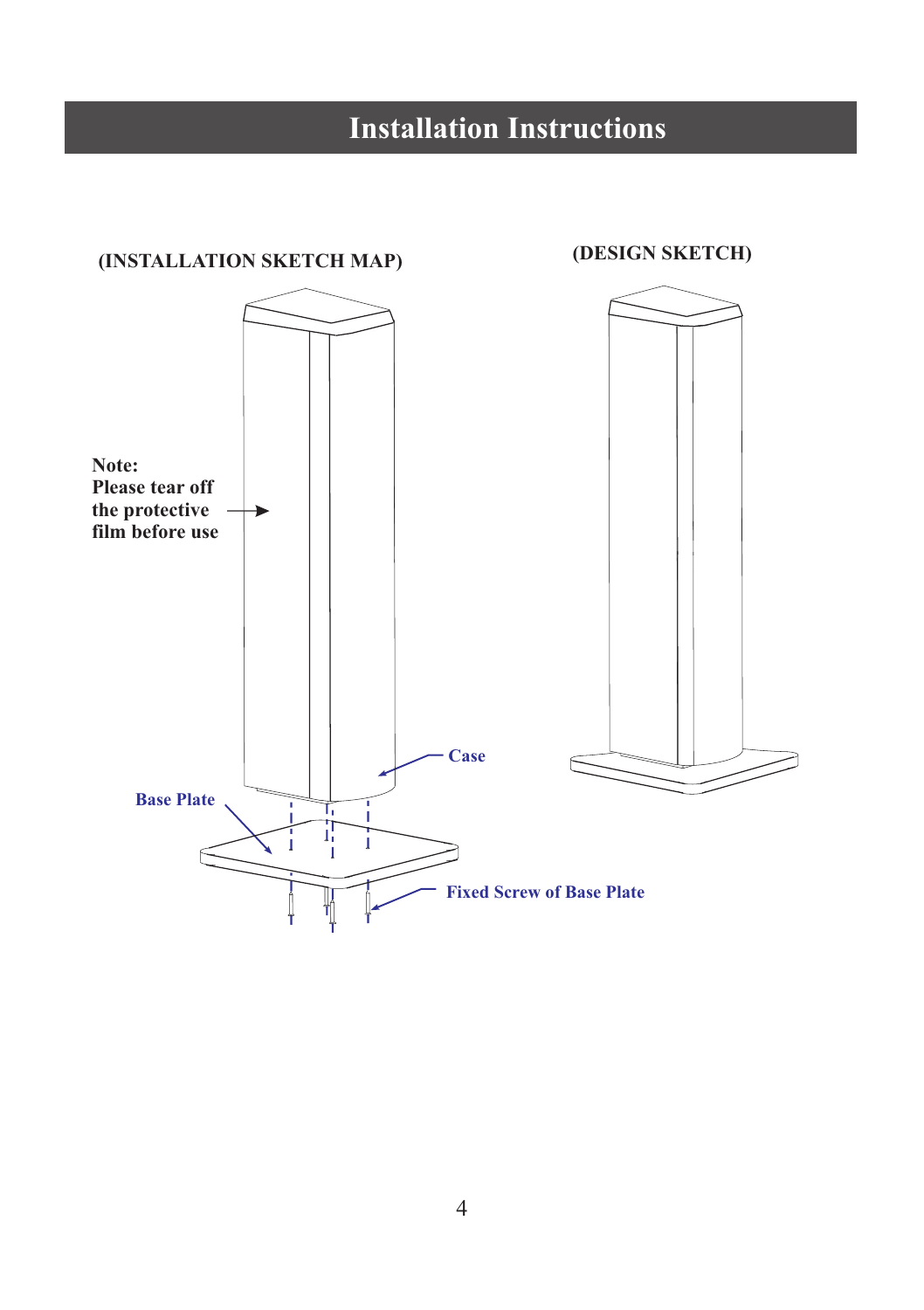## **Panel Controls**

### **PANELS**





AUDIO INPUT L/R AUDIO IN SOCKET FM ANTENNA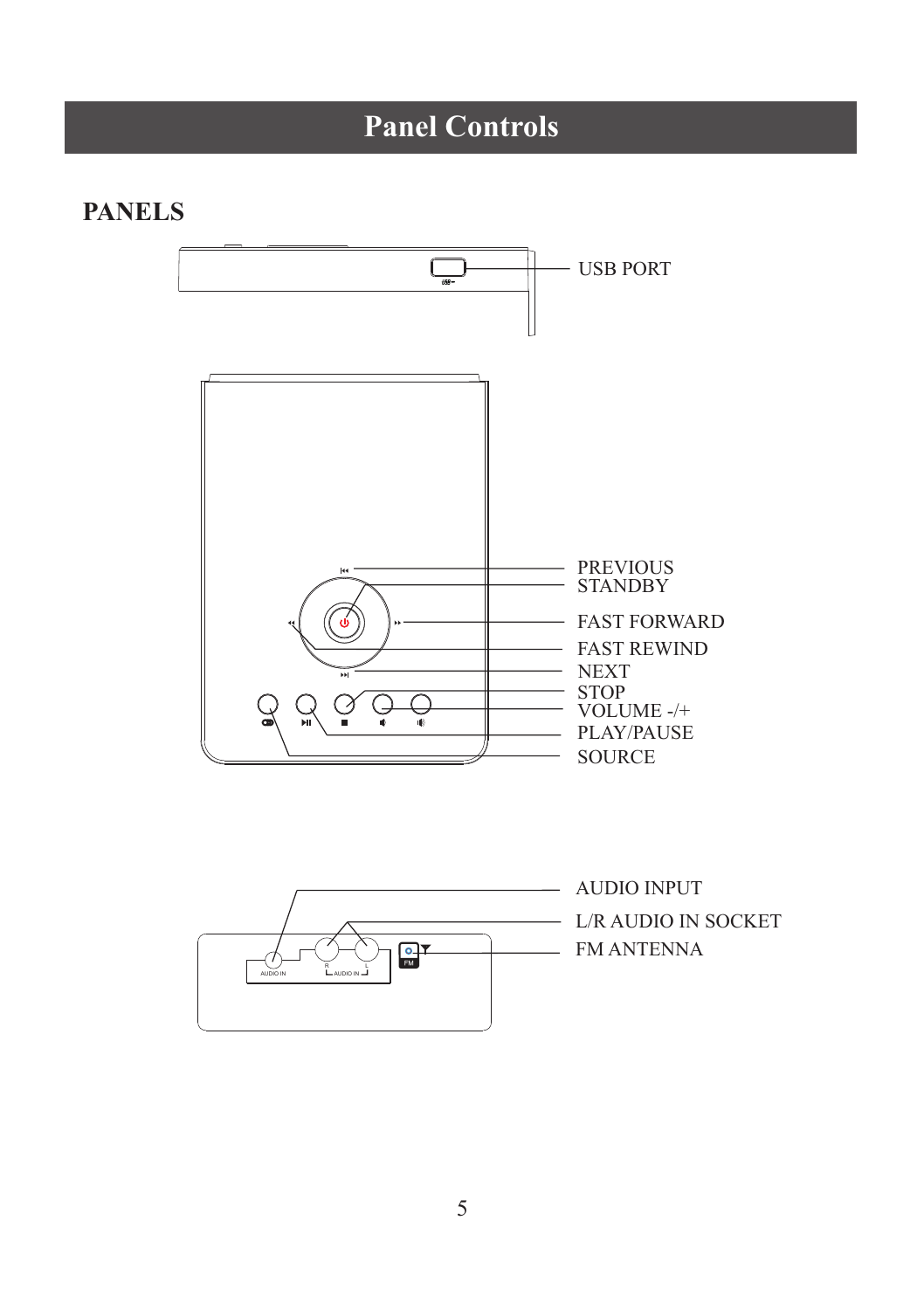### **Remote control**

- 1. Align the remote control directly at the remote control sensor of the device.
- 2. The range of the remote control depends on the charge of the battery.
- 3. Bright light (sun or artificial light) should not fall directly at the remote control sensor. Bright light can negative influence the efficacy of the remote control.
- 4. Make sure that there are no obstacles between the remote control and the remote control sensor.

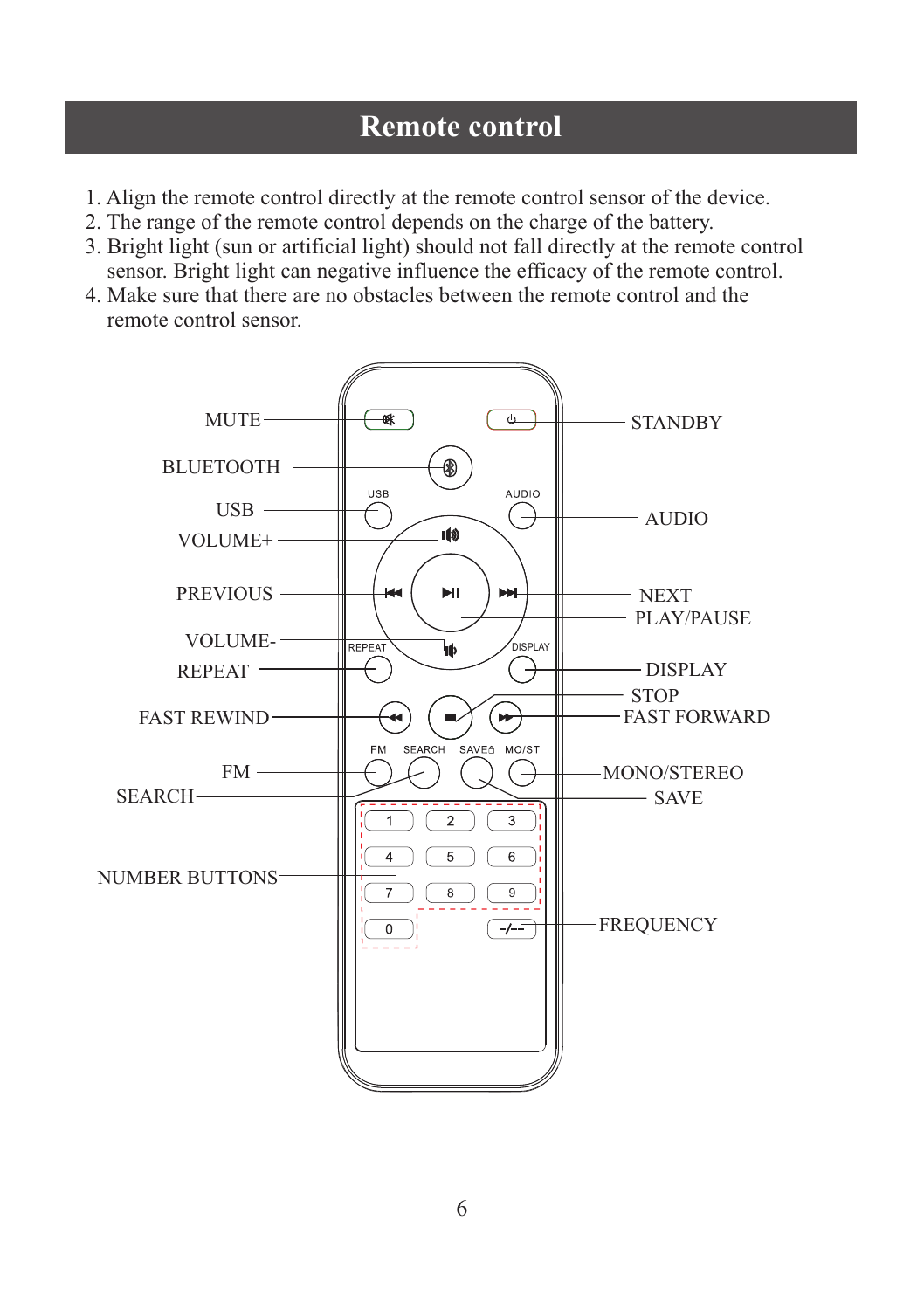## **Basic Operation**

#### **PREPARATION**

- 1) Before the unit is turned on, please check if all the connections are right and safe. Then connect the main power.
- 2) Press the **POWER ON/OFF** button on the back panel to turn on the main power.
- 3) Press the **STANDBY** button to turn on the unit or to the standby mode.

#### **SOURCE BUTTON**

Press **SOURCE** button on the front panel to switch to BT, AUX, USB, or FM mode. Or, press the USB, FM, AUDIO, or BT button on remote control to select the mode.

#### **MUTE BUTTON**

If you press the **MUTE** button while playing, sound signal will not be heard. Press the **MUTE** button again or the **VOL+/-** buttons to resume the previous volume level.

#### **VOLUME SETTING**

Press the **VOL.+/-** buttons to turn the volume up or down.

#### **PREVIOUS AND NEXT**

Press the  $\mathsf{M}$  or  $\mathsf{M}$  button to skip to the previous or next track/station/frequency.

#### **FAST FORWARD AND FAST REWIND**

Press the  $\triangleleft \circ \bullet \bullet \bullet$  button to rewind or forward the track. Press again to resume normal.

#### **NUMBER BUTTONS**

Press the **NUMBER** buttons to select the track/station/frequency.

#### **PLAY/PAUSE BUTTON**

Press the  $\mathbf{H}$  button to pause the music, press again to resume playing.

#### **STOP BUTTON**

Press the **STOP** button to stop playing, press **PLAY/PAUSE** button to re-start.

#### **REPEAT BUTTON**

Press the **REPEAT** button to select the repeat mode: Repeat One, Repeat All, Repeat off.

#### **DISPLAY**

Press the **DISPLAY** button to turn on or off the display screen.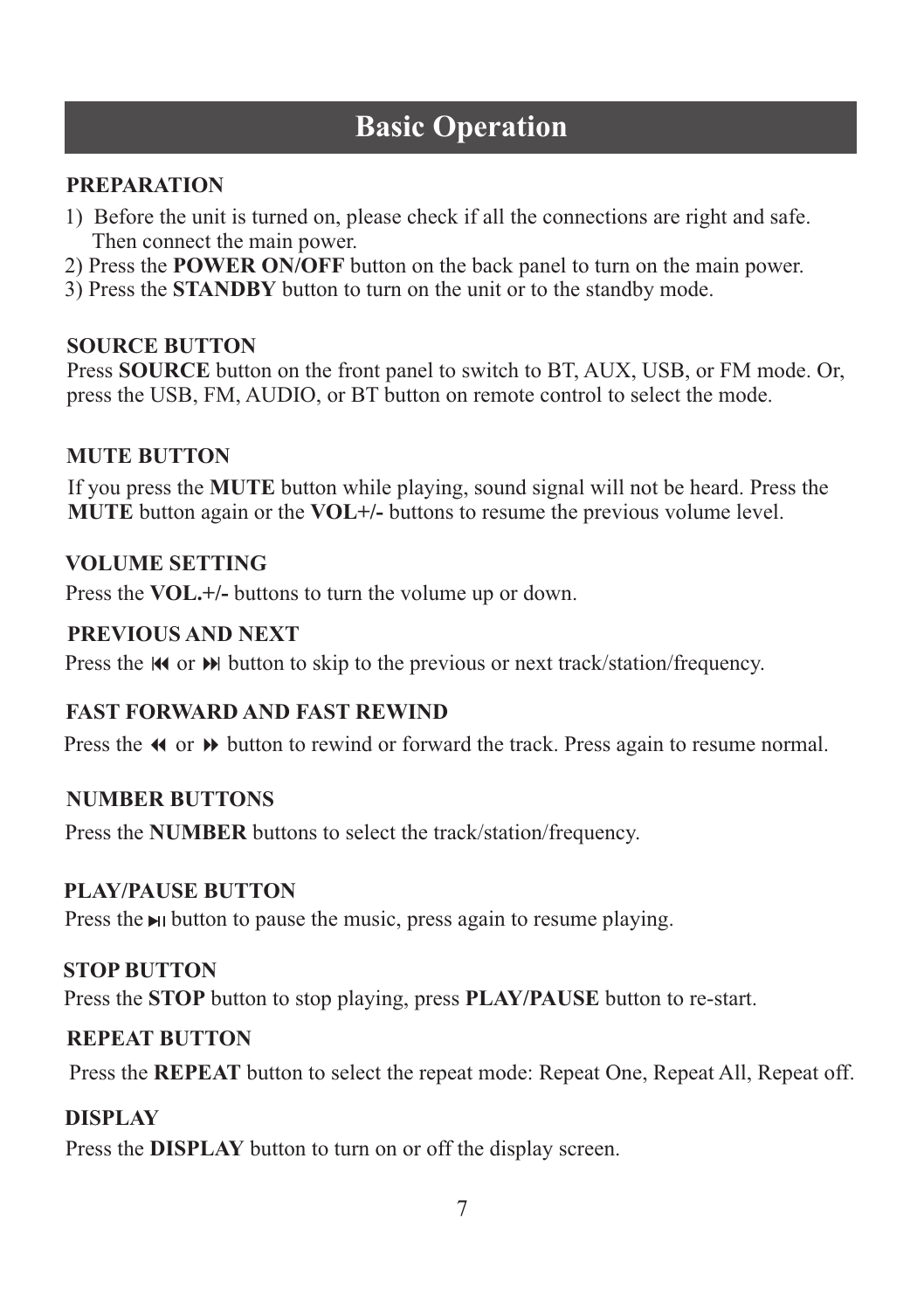## **FM operation**

- 1. The range of FM frequency is from 87.50MHz to 108.00MHz.
- 2. Press **SOURCE** button or **FM** button to enter FM mode.
- 3. Extend the antenna as far as it can to get the best reception. Vary the antenna direction to find the strongest signal for each station.
- 4. Press **MO/ST** button on remote control to turn on or off the stereo. If the reception is not good enough, it can turn on the stereo.

#### **SEARCH**

stop searching. After searching all the stations, it starts playing from the first station. Press **SEARCH** button to search stations from low to high frequency; press again to

#### **SELECT STATIONS**

- 1) Press **FAST REWIND** or **FAST FORWARD** button to adjust the frequency up or down a step of **0.05 MHZ**.
- 2) Press **NUMBER** buttons directly to selection the stations. E.g. to play the station 24, press 2, then press 4 to skip to station 24.
- 3) Press **-/--** button, then press **NUMBER** buttons on remote to select frequency. E.g. to select 108.50MHz, press **-/--** button, then press **1**, **8**, **5**, **0** to enter 108.50MHz.
- 4) Press **PREVIOUS** or **NEXT** button to skip to the previous or next station.

#### **SAVE STATIONS**

- 1) Press **NUMBER** buttons to select the preset number for saving the wanted station.
- 2) Press **-/--** button and number buttons to select the frequency.
- 3) Press **SAVE** button to save the wanted station/frequency into the preset number.
- E.g. to save the station 88.50MHz into preset 13, press **1**, **3** to select preset 13, then press **-/--** and next press **8**, **8**, **5**, **0** to select 88.50MHz, at last press **SAVE** button.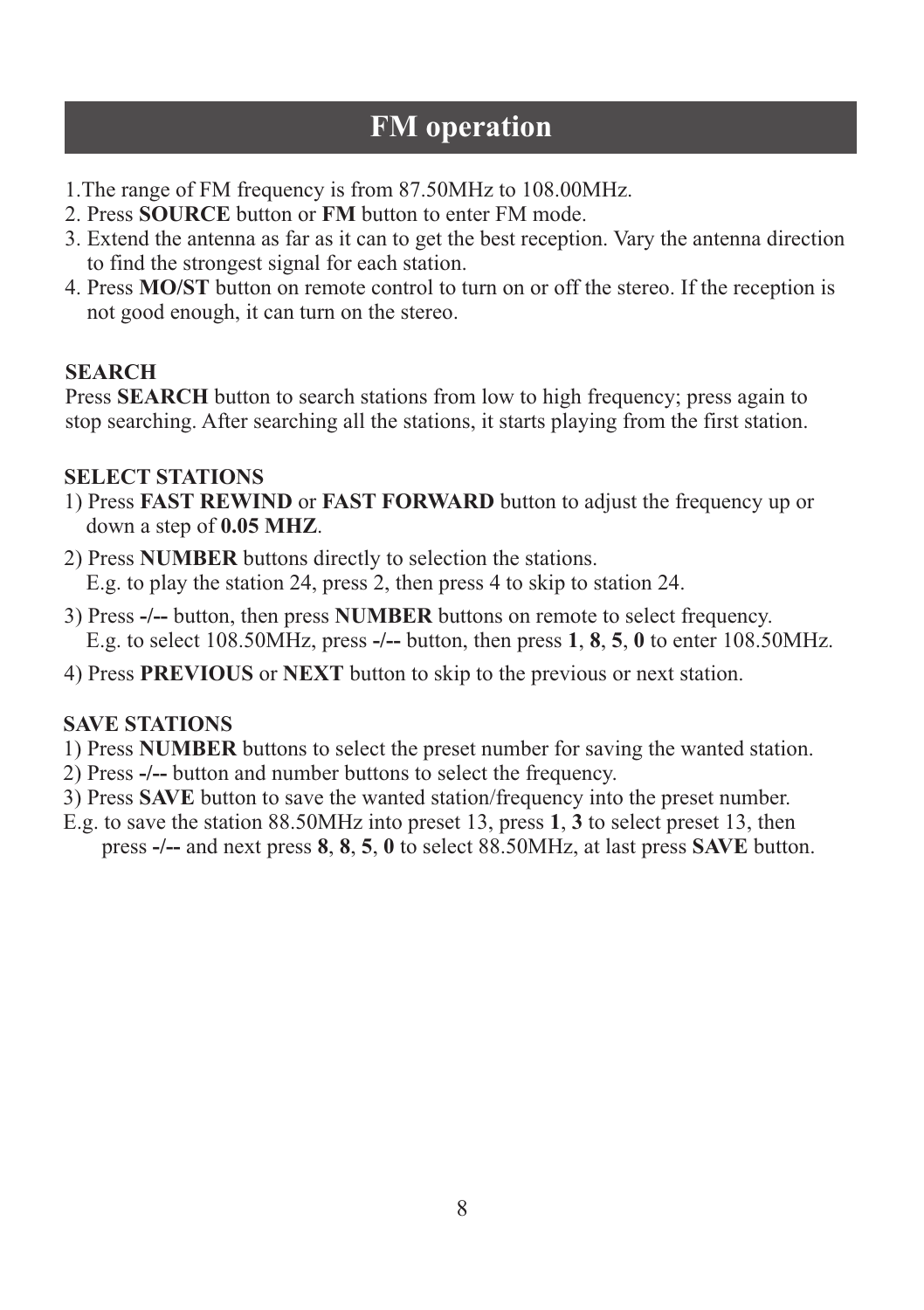## **Bluetooth operation**

#### **BLUETOOTH PAIRING**

- 1. Put the Bluetooth device (e.g. smart phone) within the 10m Bluetooth search range. Then turn on the Bluetooth function on the phone.
- 2. Press **BLUETOOTH** button on remote or press **SOURCE** button on the panel to enter Bluetooth mode. The indicator flashes blue quickly in pairing status.
- 3. Enter the Bluetooth searching interface on the phone and start to search the devices.
- 4. Select the device name **GDTSPK02** from the search list. If they are paired successfully, there comes a audible signal and the indicator lit steadily in blue.
- 5. Some device may ask you to select **OK/YES/PAIR** to pair the phone with the unit. And some even ask to input the password, just input "**0000**" (four Zero) to pair.
- 6. To disconnect the device and connect to a different device: Turn off the Bluetooth function on your device and un-pair the unit with the BT device. Then follow the pairing **Steps 2-5** to pair with a new device.

Please follow the **BASIC OPERATION** to control the playback on Bluetooth mode.

#### **To receive a phone call while playing music:**

• When a call is received while playing music through a phone, the music will stop automatically.

• When the call ends, depending on the setting of your phone, the current track may resume playback.

#### **NOTE:**

- 1. Some devices, such as an iPhone, connect immediately after pairing so the indicator remains on.
- 2. The unit can only connect with one device at a time and the unit memorizes the last paired device the next time turning on the Bluetooth mode.
- 3. If the device is out of Bluetooth range (10m), put the device within the BT search range and make connection again manually if it is suspended.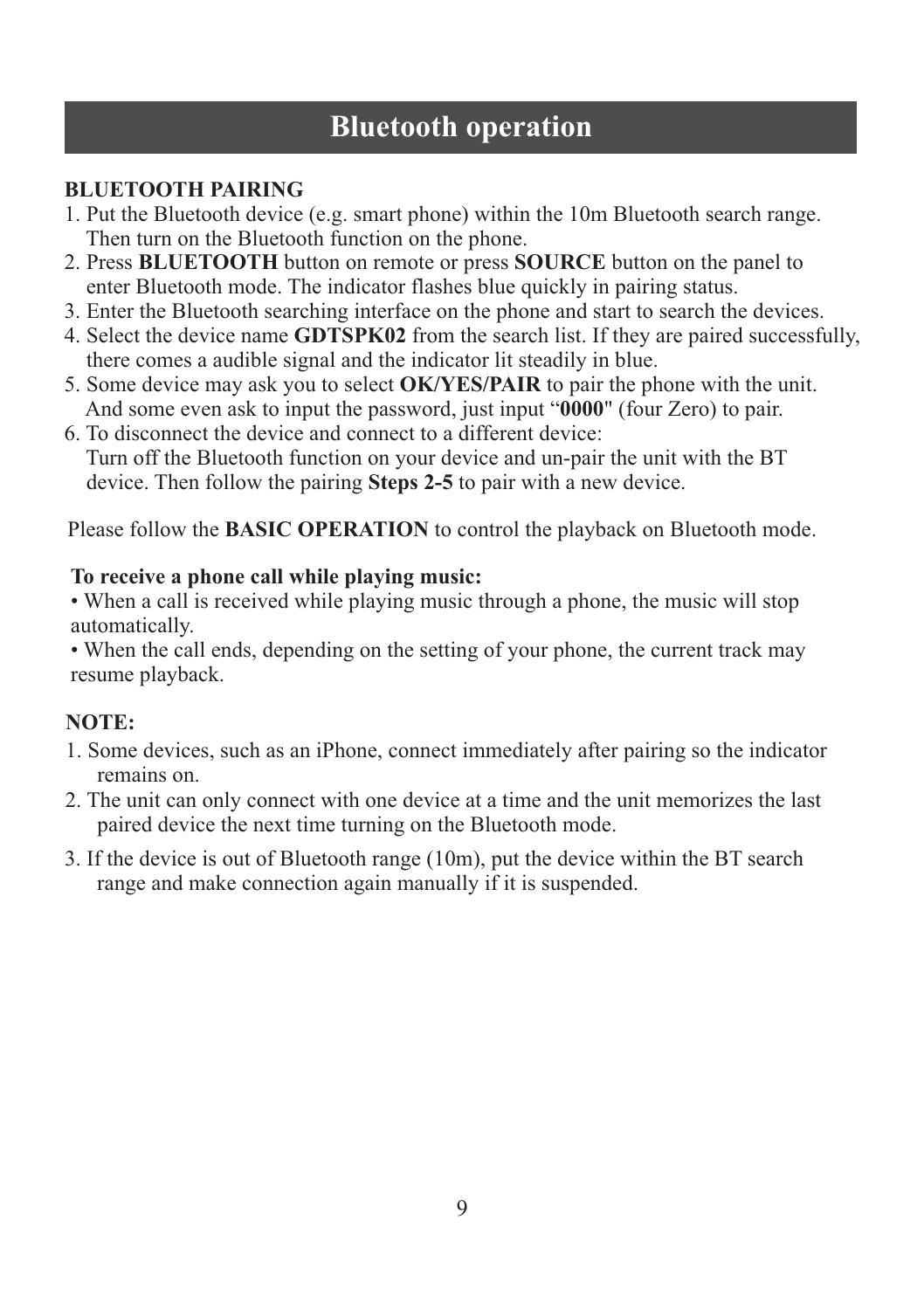## **Audio operation**

Before connecting with the music devices, pay attention to the picture below.

- 1. Each connection must be safe and firm. Disconnect the power cable before you have finished all the connections.
- 2. The unit can connect with the DVD player/MP3 player/Smart phone/Computer or other music device via a audio cable.

#### **Select one of the below connections**

- 1. Connect one end of 3.5mm audio cable to the Mp3 player's line output/headphone and the other end to the **AUDIO L/R** sockets on the rear panel of the unit.
- 2. Connect one end of 3.5mm audio cable to the unit's **AUDIO IN** socket and the other end to the DVD player's **L/R AUDIO OUTPUT** sockets on the rear panel of the unit.

#### Operation

- 1. Press **SOURCE** button or **AUDIO** button to enter the audio mode.
- 2. Control the playback only by the DVD/MP3 player.
- 3. If the **AUDIO IN** and **L/R AUDIO IN** sockets are connected at the same time, the device connected with **AUDIO IN** socket is prior to play.

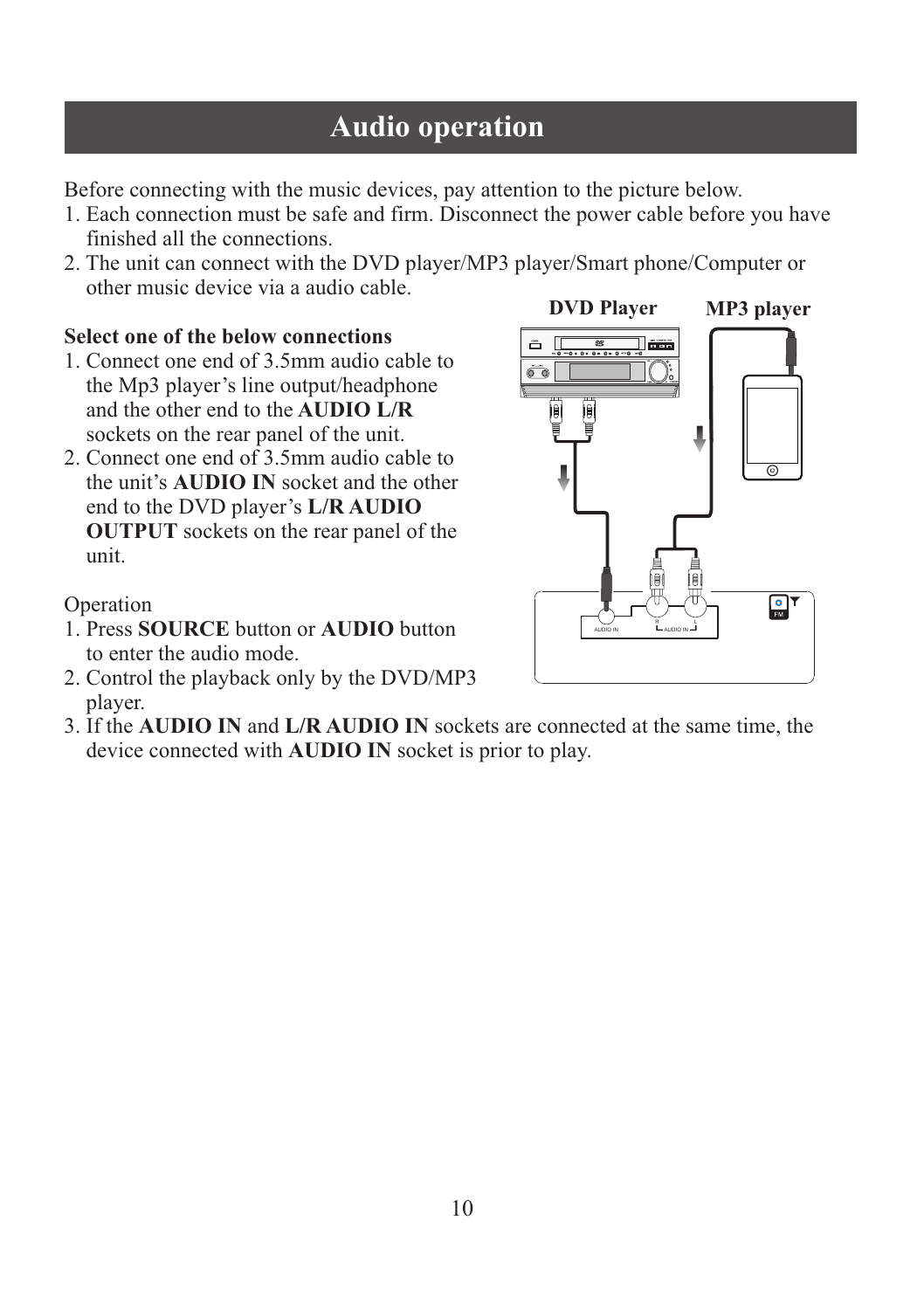## **USB connection**

#### **USB OPERATION**

- 1. Insert USB stick to the USB port to connect with this unit.
- 2. Press **SOURCE** button or **USB** button to enter USB mode.
- 3. Once the unit detects the USB stick, it starts playing music automatically.
- 4. Please refer to **BASIC OPERATION** for playback control.

Note:

- 1. Depending on the amount of data and media speed, it may take longer time to read files stored in the USB device. In some cases, reading time may be as long as 60 seconds. This is not a malfunction.
- 2. The supported files format is Mp3 with an extended name ".mp3".
- 3. For some music files, even when they are in a supported format, the unit may be unable to play because of the format compatibility.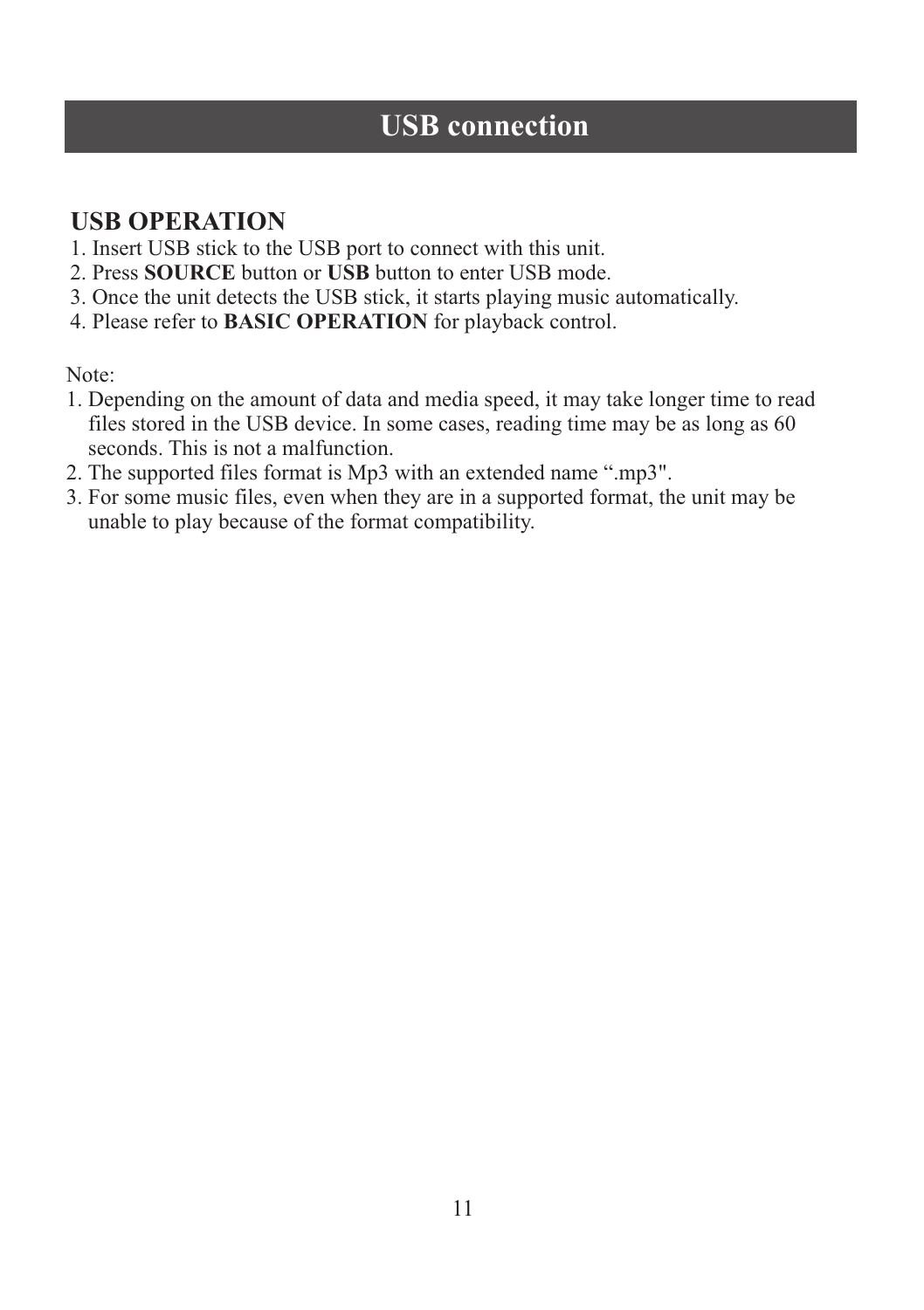## **Trouble shooting**

For your convenience, we have listed some methods to solve common problems you may encounter when you use the system. If the problem occurs repeatedly, contact the nearest maintenance center.

#### **Power supply can not be turned on**

\* Make sure that the power cord is fully inserted in the power outlet.

#### **The remote control does not work**

- \* Battery is used up
- \* The front end of the remote control is not aimed at the infrared reception part of the player.

#### **No sound**

- \* Make sure that the audio cable is connected correctly and securely to the back of your unit and to the sound system.
- \* Make sure that the sound system is set to the correct audio input.
- \* Turn your unit off, then back on.

#### **The unit does not work at all**

\* The embedded microcomputer may have failed because of a lightning strike, static, or other interference.